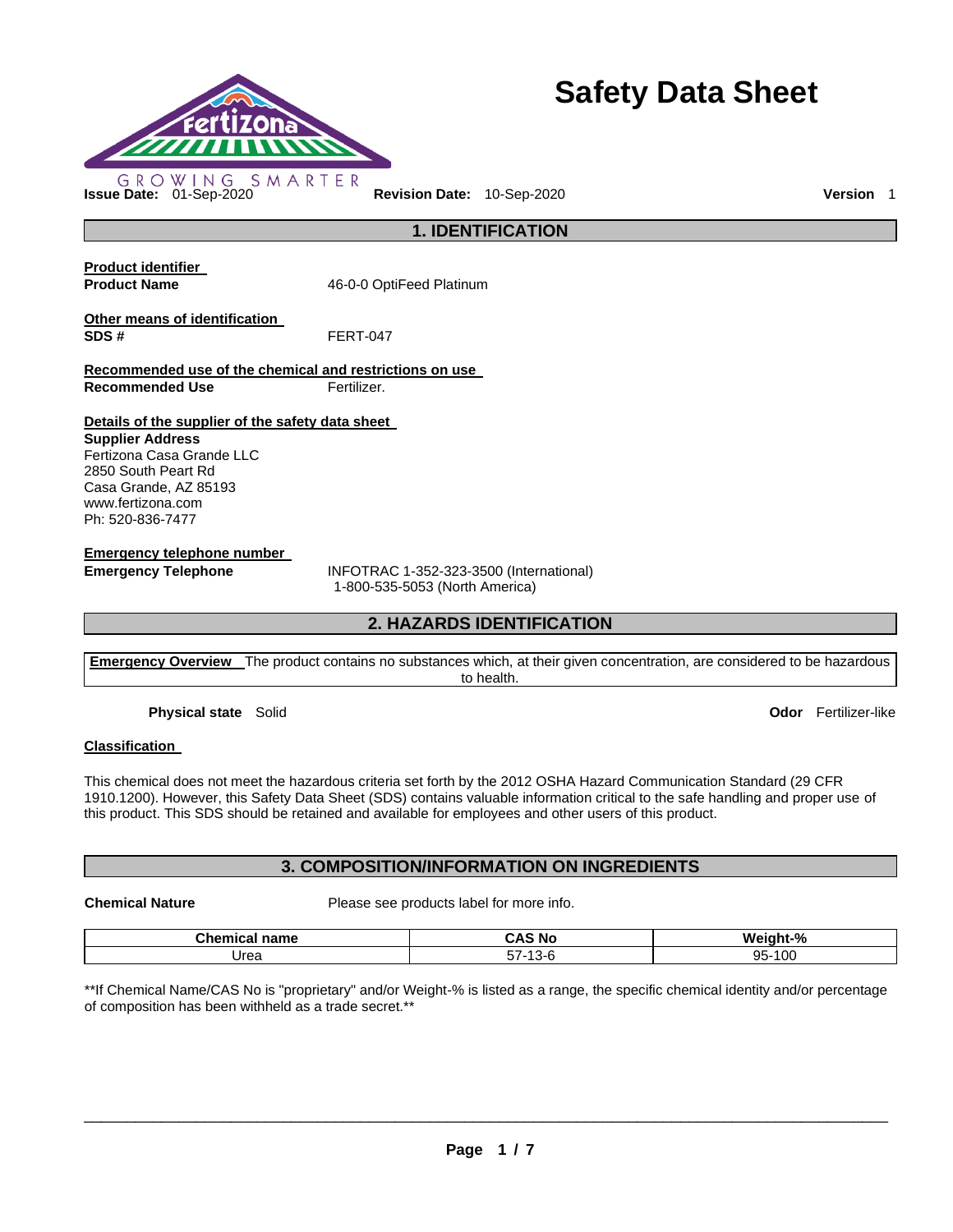# \_\_\_\_\_\_\_\_\_\_\_\_\_\_\_\_\_\_\_\_\_\_\_\_\_\_\_\_\_\_\_\_\_\_\_\_\_\_\_\_\_\_\_\_\_\_\_\_\_\_\_\_\_\_\_\_\_\_\_\_\_\_\_\_\_\_\_\_\_\_\_\_\_\_\_\_\_\_\_\_\_\_\_\_\_\_\_\_\_\_\_\_\_ **4. FIRST AID MEASURES**

### **Description of first aid measures**

| <b>General Advice</b>                                                      | Provide this SDS to medical personnel for treatment.                                                                                                                                          |  |  |
|----------------------------------------------------------------------------|-----------------------------------------------------------------------------------------------------------------------------------------------------------------------------------------------|--|--|
| <b>Eye Contact</b>                                                         | Rinse cautiously with water for several minutes. Remove contact lenses, if present and<br>easy to do. Continue rinsing. If eye irritation persists: Get medical advice/attention.             |  |  |
| <b>Skin Contact</b>                                                        | Wash with plenty of water. Take off contaminated clothing. Wash contaminated clothing<br>before reuse. If skin irritation persists, call a physician.                                         |  |  |
| <b>Inhalation</b>                                                          | Remove exposed individual(s) to fresh air for 20 minutes. Consult a physician/poison center<br>if individual's condition declines or if symptoms persist.                                     |  |  |
| Ingestion                                                                  | Rinse mouth. Do NOT induce vomiting. Drink 1 or 2 glasses of water. Never give anything<br>by mouth to an unconscious person. Call a poison center or doctor/physician if you feel<br>unwell. |  |  |
| Most important symptoms and effects, both acute and delayed                |                                                                                                                                                                                               |  |  |
| <b>Symptoms</b>                                                            | May cause eye and skin irritation. Coughing.                                                                                                                                                  |  |  |
| Indication of any immediate medical attention and special treatment needed |                                                                                                                                                                                               |  |  |
| <b>Notes to Physician</b>                                                  | Treat symptomatically.                                                                                                                                                                        |  |  |

# **5. FIRE-FIGHTING MEASURES**

# **Suitable Extinguishing Media**

Use extinguishing measures that are appropriate to local circumstances and the surrounding environment.

#### **Unsuitable Extinguishing Media** Not determined.

#### **Specific Hazards Arising from the Chemical**

Product is not flammable.

### **Protective equipment and precautions for firefighters**

As in any fire, wear self-contained breathing apparatus pressure-demand, MSHA/NIOSH (approved or equivalent) and full protective gear.

# **6. ACCIDENTAL RELEASE MEASURES**

#### **Personal precautions, protective equipment and emergency procedures**

| <b>Personal Precautions</b>                          | Wear protective clothing as described in Section 8 of this safety data sheet. Ventilate area<br>of leak or spill.                                         |  |
|------------------------------------------------------|-----------------------------------------------------------------------------------------------------------------------------------------------------------|--|
| <b>Environmental precautions</b>                     |                                                                                                                                                           |  |
| <b>Environmental precautions</b>                     | Do not allow into any sewer, on the ground or into any body of water. See Section 12 for<br>additional Ecological Information.                            |  |
| Methods and material for containment and cleaning up |                                                                                                                                                           |  |
| <b>Methods for Containment</b>                       | Prevent further leakage or spillage if safe to do so.                                                                                                     |  |
| <b>Methods for Clean-Up</b>                          | Avoid creating dust. Reclaim where possible. Sweep up and shovel into suitable containers<br>for disposal. For waste disposal, see section 13 of the SDS. |  |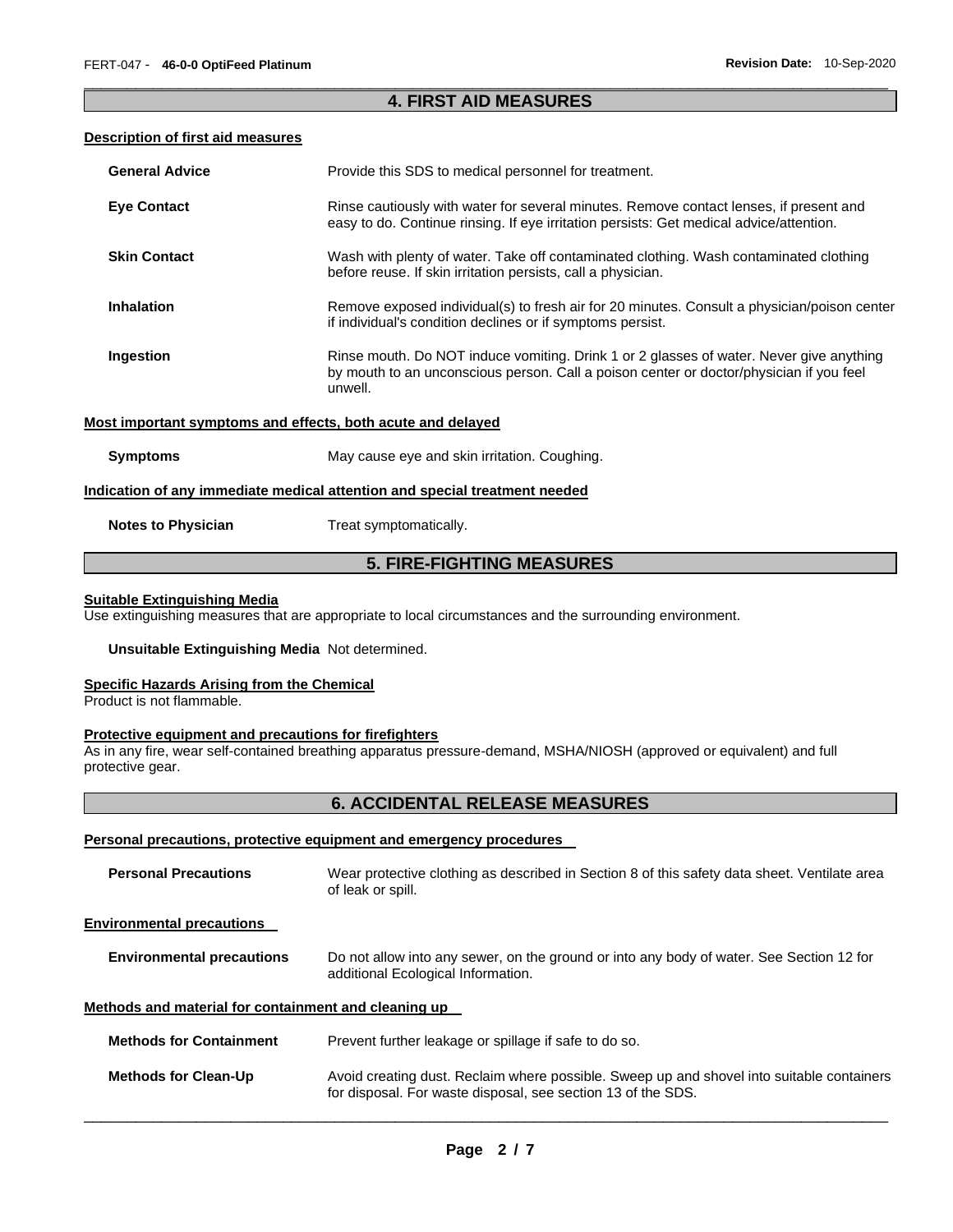# \_\_\_\_\_\_\_\_\_\_\_\_\_\_\_\_\_\_\_\_\_\_\_\_\_\_\_\_\_\_\_\_\_\_\_\_\_\_\_\_\_\_\_\_\_\_\_\_\_\_\_\_\_\_\_\_\_\_\_\_\_\_\_\_\_\_\_\_\_\_\_\_\_\_\_\_\_\_\_\_\_\_\_\_\_\_\_\_\_\_\_\_\_ **7. HANDLING AND STORAGE**

#### **Precautions for safe handling**

**Advice on Safe Handling** Avoid generation of dust. Wear eye/face protection. Wear protective gloves/protective clothing. Do not eat, drink or smoke when using this product. Use personal protection recommended in Section 8. Wash face, hands and any exposed skin thoroughly after handling. Avoid breathing dusts. Use only in well ventilated areas. Observe precautions found on the label.

### **Conditions for safe storage, including any incompatibilities**

| <b>Storage Conditions</b> | Keep containers tightly closed in a dry, cool and well-ventilated place. |  |
|---------------------------|--------------------------------------------------------------------------|--|
|---------------------------|--------------------------------------------------------------------------|--|

**Incompatible Materials Strong oxidizing agents. Strong acids. Strong bases.** 

# **8. EXPOSURE CONTROLS/PERSONAL PROTECTION**

| <b>Exposure Guidelines</b>                                            | This product, as supplied, does not contain any hazardous materials with occupational<br>exposure limits established by the region specific regulatory bodies                                                                                                                                                                         |  |  |
|-----------------------------------------------------------------------|---------------------------------------------------------------------------------------------------------------------------------------------------------------------------------------------------------------------------------------------------------------------------------------------------------------------------------------|--|--|
| Appropriate engineering controls                                      |                                                                                                                                                                                                                                                                                                                                       |  |  |
| <b>Engineering Controls</b>                                           | Apply technical measures to comply with the occupational exposure limits. Maintain eye<br>wash fountain and quick-drench facilities in work area.                                                                                                                                                                                     |  |  |
| Individual protection measures, such as personal protective equipment |                                                                                                                                                                                                                                                                                                                                       |  |  |
| <b>Eye/Face Protection</b>                                            | Safety glasses as a minimum for protection. Refer to 29 CFR 1910.133 for eye and face<br>protection regulations.                                                                                                                                                                                                                      |  |  |
| <b>Skin and Body Protection</b>                                       | Wear protective gloves and protective clothing. Refer to 29 CFR 1910.138 for appropriate<br>skin and body protection.                                                                                                                                                                                                                 |  |  |
| <b>Respiratory Protection</b>                                         | If necessary, wear a MSHA/NIOSH-approved respirator. Refer to 29 CFR 1910.134 for<br>respiratory protection requirements.                                                                                                                                                                                                             |  |  |
|                                                                       | <b>General Hygiene Considerations</b> Avoid contact with skin, eyes and clothing. After handling this product, wash hands before<br>eating, drinking, or smoking. If contact occurs, remove contaminated clothing. If needed,<br>take first aid action shown on section 4 of this SDS. Launder contaminated clothing before<br>reuse. |  |  |

# **9. PHYSICAL AND CHEMICAL PROPERTIES**

#### **Information on basic physical and chemical properties**

| <b>Physical state</b> | Solid  |
|-----------------------|--------|
| Appearance            | Not de |
| Color                 | Not de |

**Property Values Values Remarks • Method pH** Not determined **Melting point / freezing point** Not determined **Boiling point / boiling range** Not determined **Flash point** Not determined **Evaporation Rate Not determined Flammability (Solid, Gas)** Not determined **Flammability Limit in Air** 

- 
- 

**Appearance** Not determined **Odor** Fertilizer-like **Color** Not determined **Odor Threshold** Not determined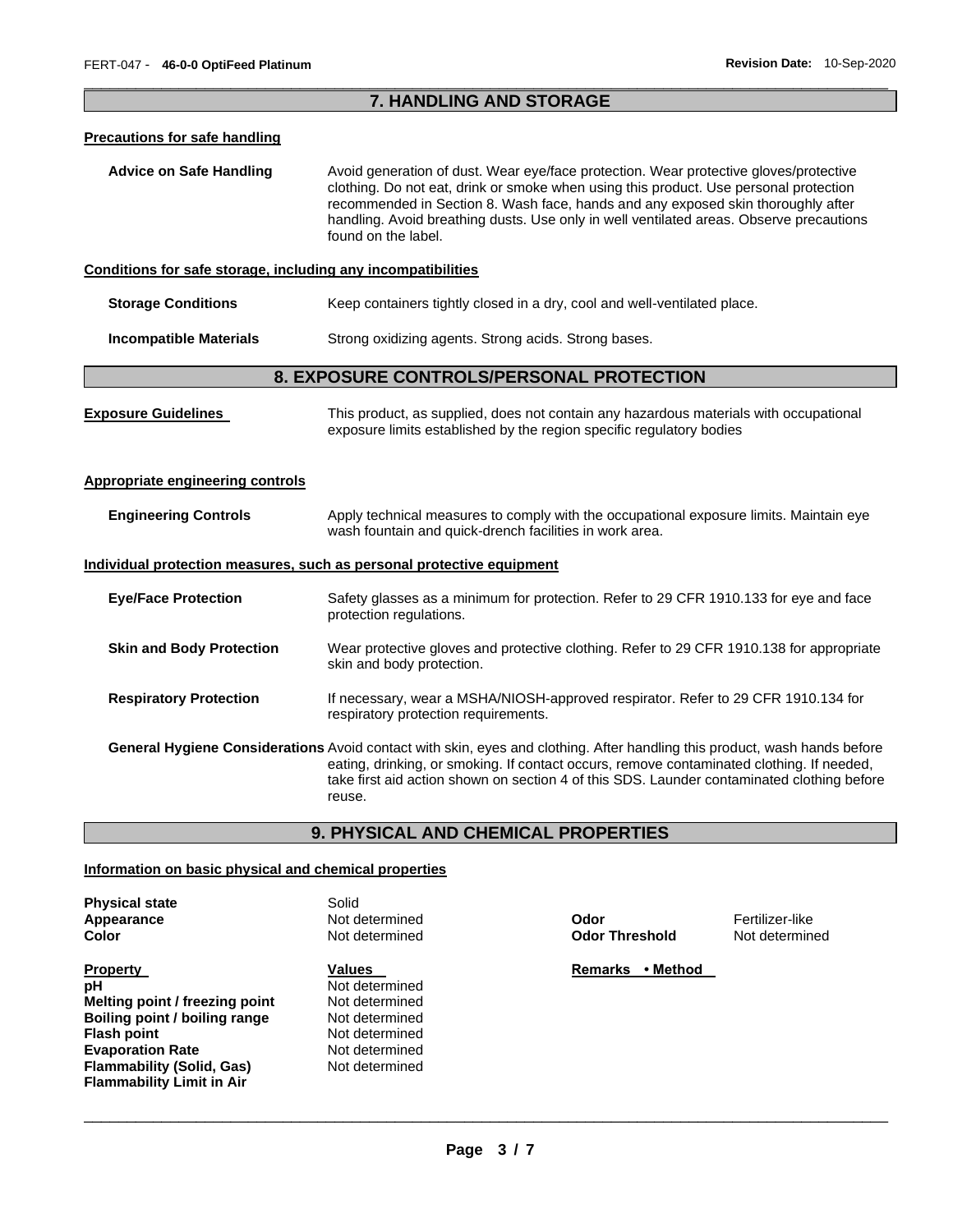| Upper flammability or explosive<br>limits | Not determined   |
|-------------------------------------------|------------------|
| Lower flammability or explosive<br>limits | Not determined   |
| Vapor Pressure                            | Not determined   |
| <b>Vapor Density</b>                      | Not determined   |
| <b>Relative Density</b>                   | Not determined   |
| <b>Water Solubility</b>                   | Soluble in water |
| Solubility in other solvents              | Not determined   |
| <b>Partition Coefficient</b>              | Not determined   |
| <b>Autoignition temperature</b>           | Not determined   |
| <b>Decomposition temperature</b>          | Not determined   |
| <b>Kinematic viscosity</b>                | Not determined   |
| <b>Dynamic Viscosity</b>                  | Not determined   |
| <b>Explosive Properties</b>               | Not determined   |
| <b>Oxidizing Properties</b>               | Not determined   |

# **10. STABILITY AND REACTIVITY**

#### **Reactivity**

Not reactive under normal conditions.

#### **Chemical stability**

Stable under recommended storage conditions.

# **Possibility of hazardous reactions**

None under normal processing.

# **Conditions to Avoid**

Keep out of reach of children. Avoid generation of dust.

#### **Incompatible materials**

Strong oxidizing agents. Strong acids. Strong bases.

# **Hazardous decomposition products**

None known based on information supplied.

# **11. TOXICOLOGICAL INFORMATION**

#### **Information on likely routes of exposure**

| <b>Product Information</b> |                                                         |
|----------------------------|---------------------------------------------------------|
| <b>Eve Contact</b>         | May cause mechanical eye irritation.                    |
| <b>Skin Contact</b>        | Prolonged contact may cause redness and irritation.     |
| <b>Inhalation</b>          | May cause irritation if inhaled.                        |
| Ingestion                  | May cause nausea, vomiting, stomach ache, and diarrhea. |

# **Component Information**

| <b>Chemical name</b>                      | <b>LD50</b>                        | <b>LD50</b> | <b>LC50</b> |
|-------------------------------------------|------------------------------------|-------------|-------------|
|                                           | วral                               | Dermal      | mation      |
| Urea<br>--<br>$\sqrt{2}$<br>I 3-0<br>- 10 | $= 847'$<br>Rat<br>mg/kg<br>$\sim$ |             |             |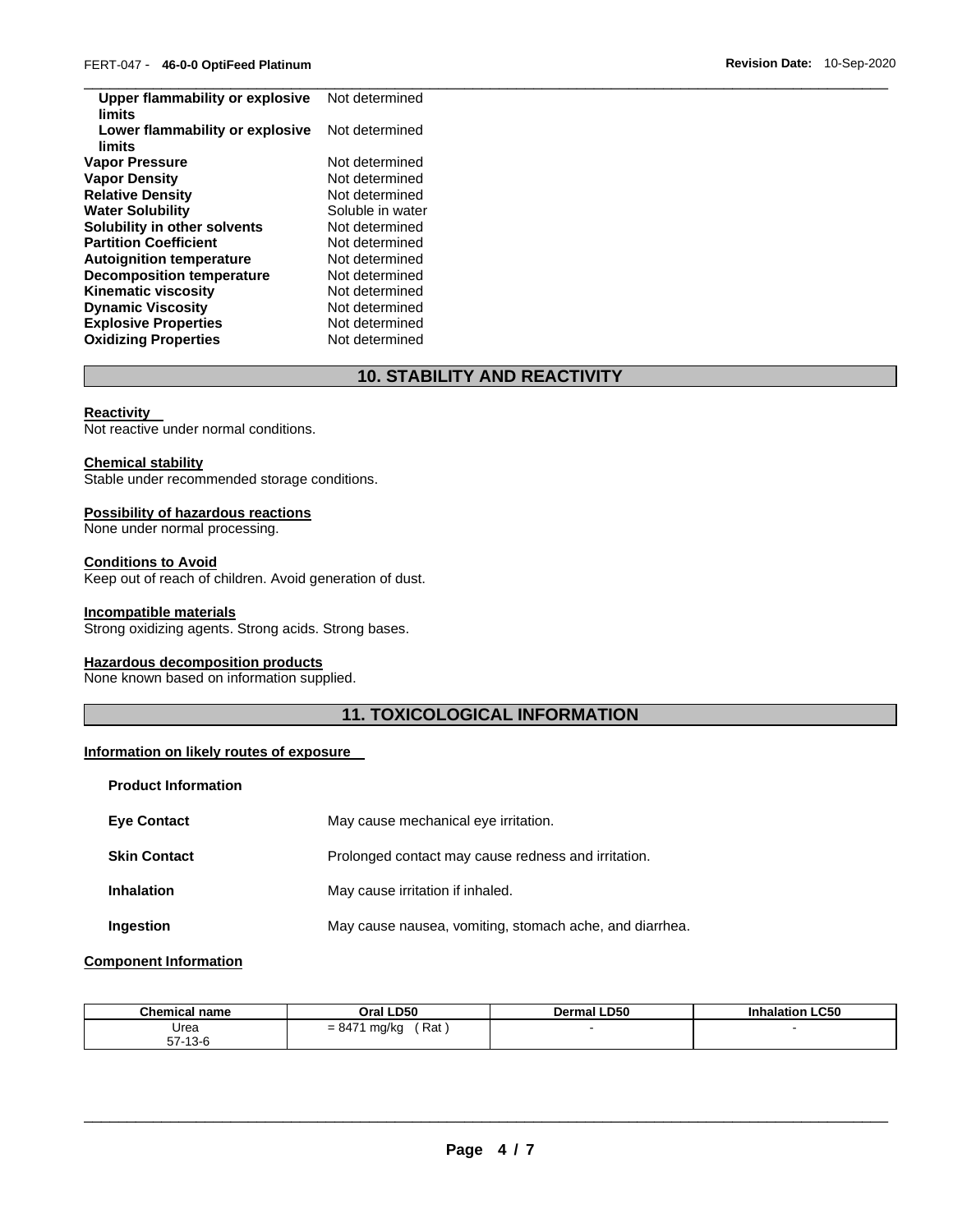#### **Symptoms related to the physical, chemical and toxicological characteristics**

**Symptoms** Please see section 4 of this SDS for symptoms.

#### **Delayed and immediate effects as well as chronic effects from short and long-term exposure**

**Carcinogenicity** Based on the information provided, this product does not contain any carcinogens or potential carcinogens as listed by OSHA, IARC or NTP.

\_\_\_\_\_\_\_\_\_\_\_\_\_\_\_\_\_\_\_\_\_\_\_\_\_\_\_\_\_\_\_\_\_\_\_\_\_\_\_\_\_\_\_\_\_\_\_\_\_\_\_\_\_\_\_\_\_\_\_\_\_\_\_\_\_\_\_\_\_\_\_\_\_\_\_\_\_\_\_\_\_\_\_\_\_\_\_\_\_\_\_\_\_

#### **Numerical measures of toxicity**

#### **The following values are calculated based on chapter 3.1 of the GHS document** . **Oral LD50** 8,471.00 mg/kg

# **12. ECOLOGICAL INFORMATION**

# **Ecotoxicity**

An environmental hazard cannot be excluded in the event of unprofessional handling or disposal.

#### **Component Information**

| Chemical name | Algae/aguatic plants | Fish                         | Crustacea                        |
|---------------|----------------------|------------------------------|----------------------------------|
| Urea          |                      | 16200 - 18300: 96 h Poecilia | 10000: 24 h Daphnia magna Straus |
| 57-13-6       |                      | reticulata mg/L LC50         | mg/L EC50 3910: 48 h Daphnia     |
|               |                      |                              | magna mg/L EC50 Static           |

# **Persistence/Degradability**

Not determined.

#### **Bioaccumulation**

There is no data for this product.

#### **Mobility**

| <b>Chemical name</b>          | coefficient<br>$\cdot$<br>ימם<br>'tition<br>а |
|-------------------------------|-----------------------------------------------|
| Urea                          | $\sim$<br>1.59                                |
| -7<br>$\sqrt{2}$<br>57 - 13-0 |                                               |

#### **Other Adverse Effects**

Not determined

# **13. DISPOSAL CONSIDERATIONS**

#### **Waste Treatment Methods**

| <b>Disposal of Wastes</b>     | Disposal should be in accordance with applicable regional, national and local laws and<br>regulations. |
|-------------------------------|--------------------------------------------------------------------------------------------------------|
| <b>Contaminated Packaging</b> | Disposal should be in accordance with applicable regional, national and local laws and<br>regulations. |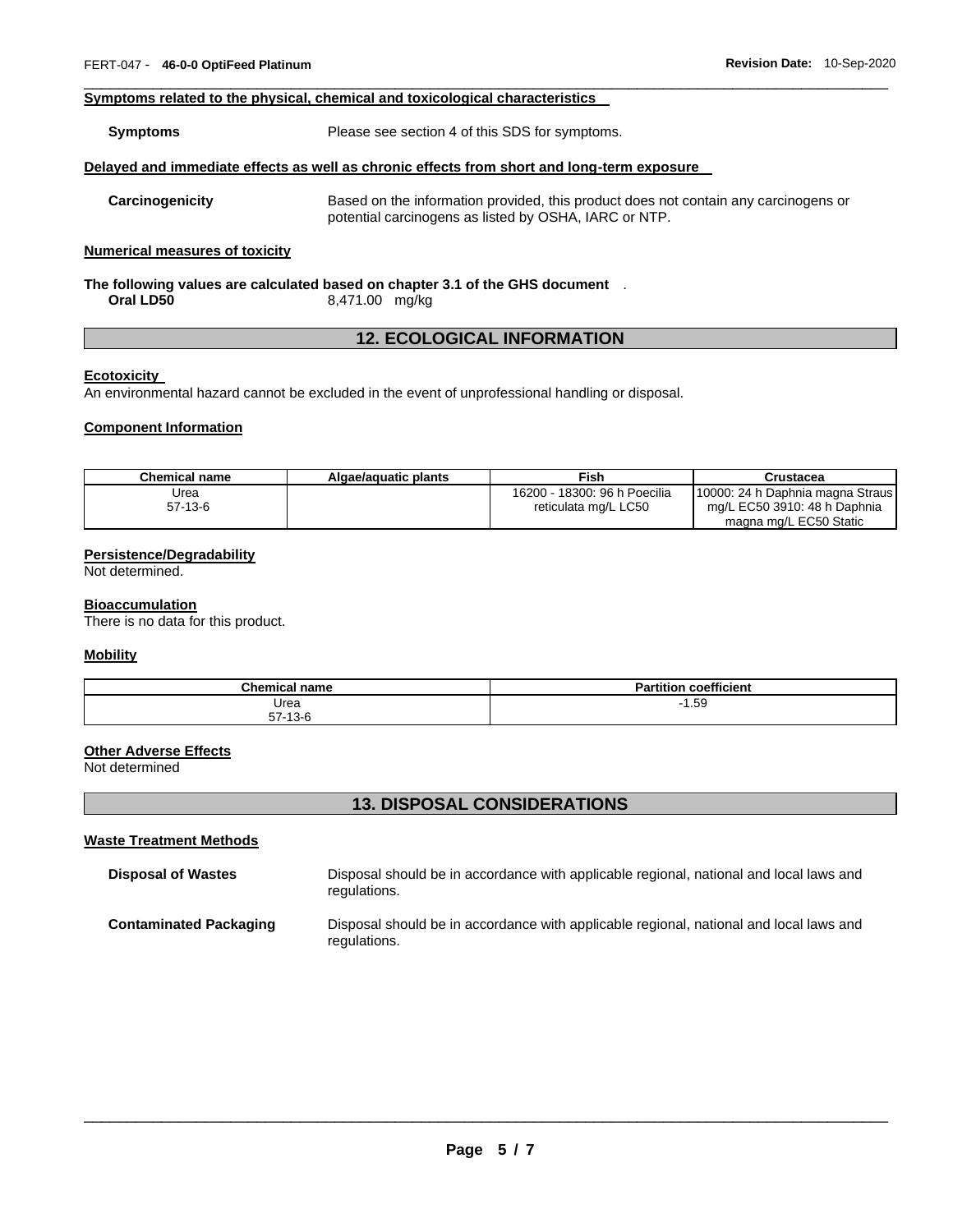| <b>14. TRANSPORT INFORMATION</b> |                                                                                                                                |  |  |  |  |  |
|----------------------------------|--------------------------------------------------------------------------------------------------------------------------------|--|--|--|--|--|
| <b>Note</b>                      | Please see current shipping paper for most up to date shipping information, including<br>exemptions and special circumstances. |  |  |  |  |  |
| <u>DOT</u>                       | Not regulated                                                                                                                  |  |  |  |  |  |
| <b>IATA</b>                      | Not regulated                                                                                                                  |  |  |  |  |  |
| <u>IMDG</u>                      | Not regulated                                                                                                                  |  |  |  |  |  |

\_\_\_\_\_\_\_\_\_\_\_\_\_\_\_\_\_\_\_\_\_\_\_\_\_\_\_\_\_\_\_\_\_\_\_\_\_\_\_\_\_\_\_\_\_\_\_\_\_\_\_\_\_\_\_\_\_\_\_\_\_\_\_\_\_\_\_\_\_\_\_\_\_\_\_\_\_\_\_\_\_\_\_\_\_\_\_\_\_\_\_\_\_

# **15. REGULATORY INFORMATION**

#### **International Inventories**

| <b>Chemical name</b> | TSCA TSCA Inventory DSL/NDSL EINECS/ELI<br><b>Status</b> | <b>NCS</b> | <b>ENCS</b> | <b>IECSC</b> | <b>KECL</b> | <b>PICCS</b> | <b>AICS</b> |
|----------------------|----------------------------------------------------------|------------|-------------|--------------|-------------|--------------|-------------|
| Urea                 | <b>ACTIVE</b>                                            |            |             |              |             |              |             |

#### **Legend:**

*TSCA - United States Toxic Substances Control Act Section 8(b) Inventory* 

*DSL/NDSL - Canadian Domestic Substances List/Non-Domestic Substances List* 

*EINECS/ELINCS - European Inventory of Existing Chemical Substances/European List of Notified Chemical Substances* 

*ENCS - Japan Existing and New Chemical Substances* 

*IECSC - China Inventory of Existing Chemical Substances* 

*KECL - Korean Existing and Evaluated Chemical Substances* 

*PICCS - Philippines Inventory of Chemicals and Chemical Substances* 

*AICS - Australian Inventory of Chemical Substances* 

#### **US Federal Regulations**

#### **CERCLA**

This material, as supplied, does not contain any substances regulated as hazardous substances under the Comprehensive Environmental Response Compensation and Liability Act (CERCLA) (40 CFR 302) or the Superfund Amendments and Reauthorization Act (SARA) (40 CFR 355).

#### **SARA 313**

Section 313 of Title III of the Superfund Amendments and Reauthorization Act of 1986 (SARA). This product does not contain any chemicals which are subject to the reporting requirements of the Act and Title 40 of the Code of Federal Regulations, Part 372

#### **CWA (Clean Water Act)**

This product does not contain any substances regulated as pollutants pursuant to the Clean Water Act (40 CFR 122.21 and 40 CFR 122.42)

#### **US State Regulations**

#### **California Proposition 65**

This product does not contain any Proposition 65 chemicals.

#### **U.S. State Right-to-Know Regulations**

This product does not contain any substances regulated under applicable state right-to-know regulations